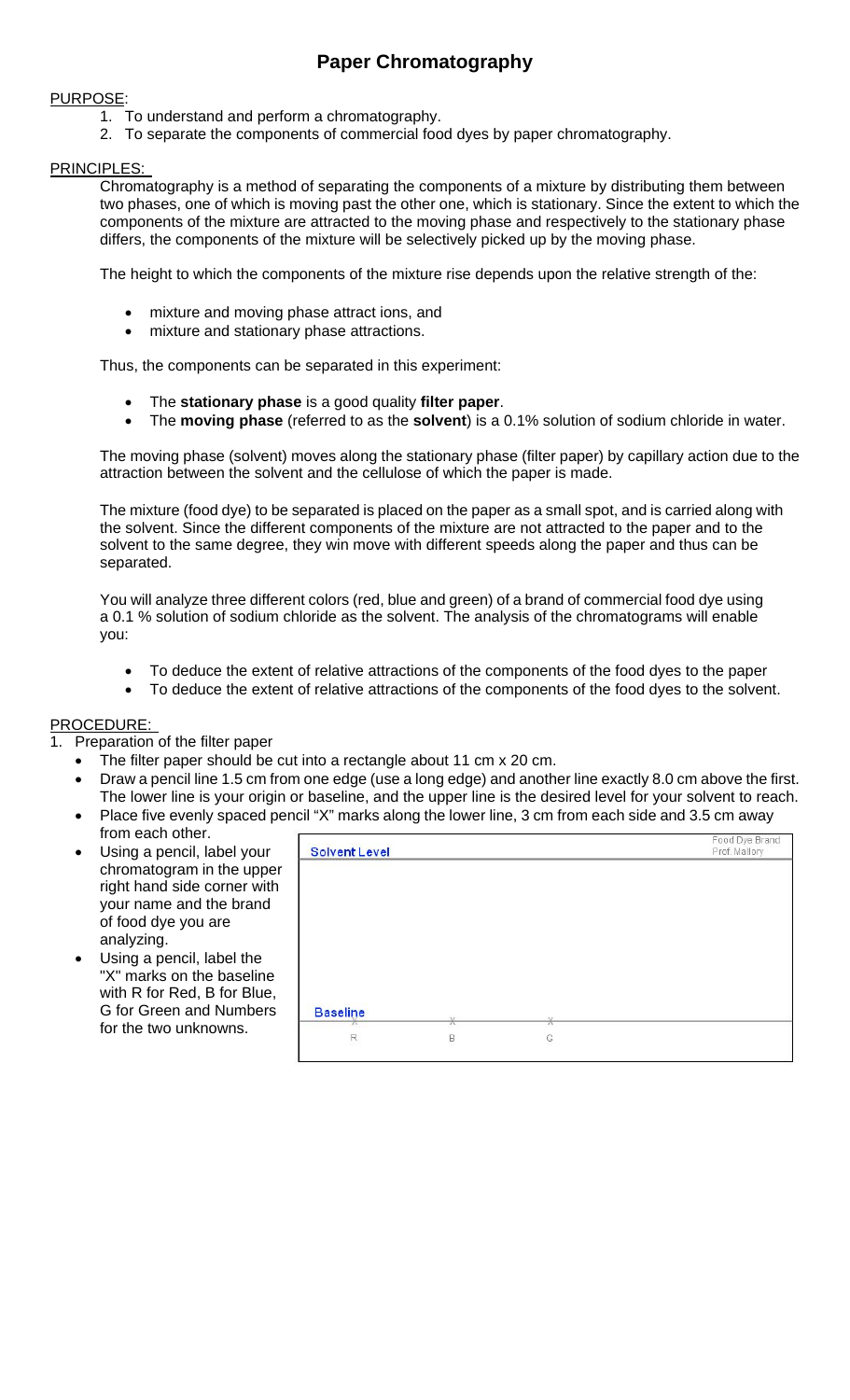- 2. Preparation of the chromatographic developing chamber.
	- Measure out 30 ml of solvent (0.1% solution of sodium chloride in water) into a 600 ml beaker.
	- Cover the beaker with a watch glass to slow down the evaporation of the solvent.
- 3. Spotting the filter paper.
	- Use the 3 colors (Red, Blue, and Green) of food dye for analysis.
	- Place 1 drop of each of the followings in three different depressions of your spot plate: Red Food dye, Blue Food dye and Green Food dye.
	- Use an open ended capillary tube to practice applying small spots on a piece of paper towel. **NOTE:** Place all used capillary tubes in the common container filled with water provided by your instructor. Try not to break them as they can be used again after proper washing.
	- When you are confident that you master the technique of spotting, place a small spot of each of the three dyes on the X marks.
		- $\circ$  Make sure that the spots are applied exactly over the "X" marks, as to avoid having them below the solvent level when placing the paper in the developing chamber. Use a different capillary tube for each dye and try to keep the spots small (they should be no more than 3 to 5 mm in diameter). If capillary tubing of about 1 mm ID (inside diameter) is used, one application is sufficient. If narrower capillary tubing is used, about 0.4 mm ID, three applications are needed.
		- o Let the spots dry between applications to keep the spot size down. Let the paper dry for 5 minutes.
- 4. Roll the paper into a cylinder and staple the sides without overlap. Place the lower staple above the baseline.
- 5. Place the cylinder in the beaker with the solvent and cover it with a watch glass to slow down the evaporation of the solvent. Leave the beaker undisturbed and allow the solvent to flow up the paper until it reaches the 8.0 cm level.
- 6. The chromatogram takes about 20 to 25 minutes



7. When the solvent in the beaker reaches the 8.0 cm level, remove the chromatogram and let it dry on a piece of paper towel without removing the staples or handling it too much with your hands.

**NOTE:** In case your chromatogram is still wet at the end of the laboratory session, place the chromatogram carefully into your locker for the next laboratory session.

- 8. The removal of the staples and the outlining of the colored spots should only be only when the chromatogram is completely dry.
- 9. Attach the chromatogram to your report form, use staples or tape.